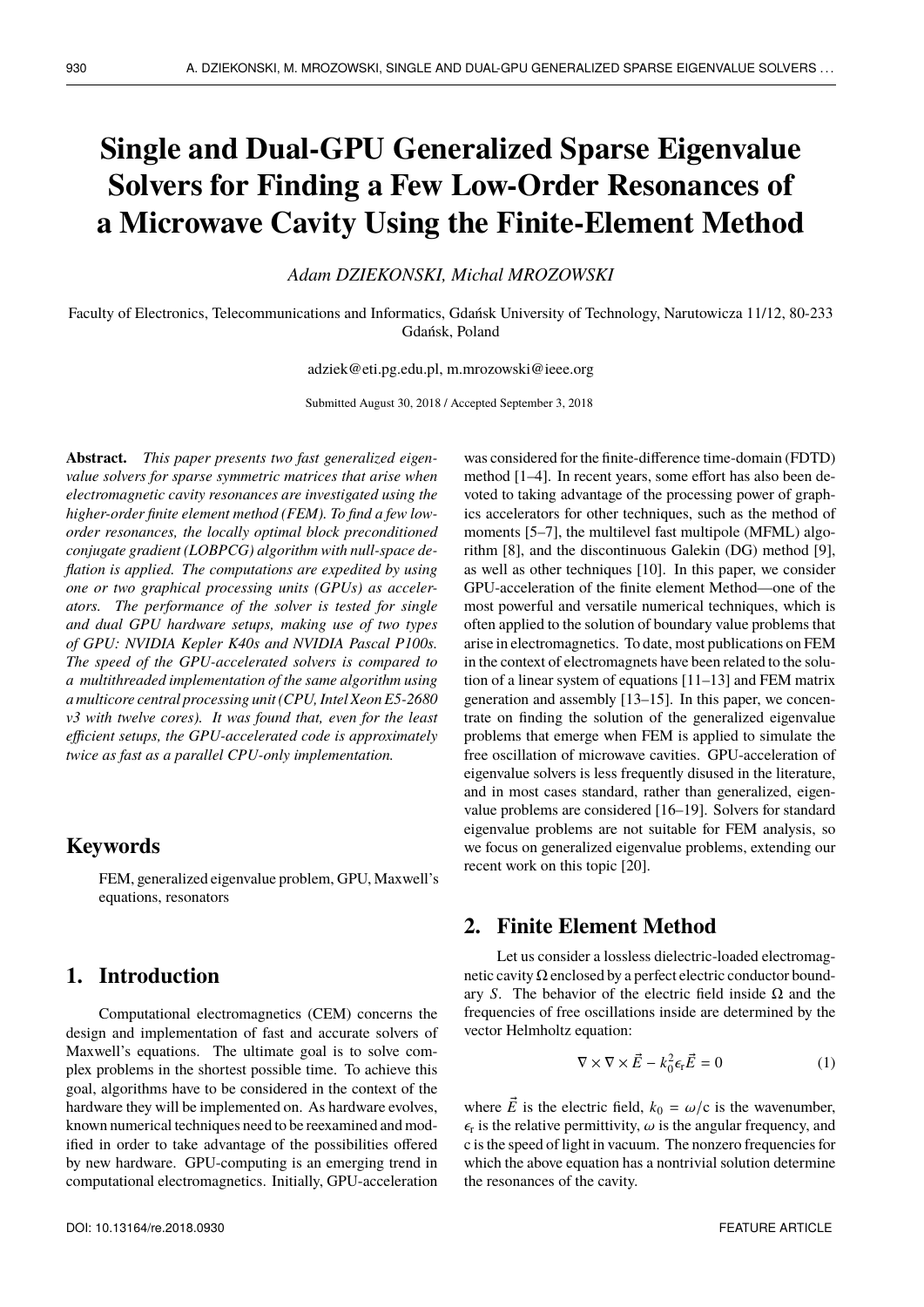To solve the vector Helmholtz equation in 3D, we use the finite-element method with a tetrahedral mesh and higherorder basis functions [21], [22]. To this end, we work with the weak formulation of (1):

$$
\int_{\Omega} \left( \nabla \times \vec{w} \cdot \nabla \times \vec{E} - k_0^2 \vec{w} \cdot \epsilon_{\rm r} \vec{E} \right) d\Omega = 0 \tag{2}
$$

where  $\vec{w}$  is a vector testing function. We then use the Galerkin method with hierarchical vector basis functions up to the third order [23], arriving at:

$$
(\mathbb{K} - k_0^2 \mathbb{M}) \mathbf{e} = 0 \tag{3}
$$

where  $\mathbb{K}, \mathbb{M} \in \mathbb{R}^{n \times n}$  are large and sparse real-valued stiffness and mass matrices, respectively,  $\mathbf{e} \in \mathbb{R}^n$  is a vector of expansion coefficients for the basis functions, and *n* is the number of degrees of freedom (DoF). Additionally, the matrix M is positive definite. Equation (3) defines the generalized eigenvalue problems. Since matrices are real and symmetric, and one of them is positive definite, the eigenvalues are real and nonnegative.

#### **3. Finding Small Nonzero Eigenvalues**

The system matrix that emerges from FEM using higher-order basis functions is large and sparse. This means that direct solution methods for eigenproblems cannot be applied. The only way to find the resonances and modal fields is to use iterative techniques. In practice, we are interested in a few low-order resonances that correspond to eigenvalues with small magnitudes. One algorithm recommended for finding a few algebraically smallest eigenvalues of symmetric positive definite matrix pencils is the locally optimal block preconditioned conjugate gradient (LOBPCG) method proposed by Knyazev [24]. With a good preconditioner, this method converges rapidly. Moreover, it does not require any matrix factorization and, because it involves a three-term recurrence, its memory requirements are relatively low. Finally, the basic operation in the algorithm is a sparse matrix–vector product. These features are desirable from the point of view of efficiently using the massive parallelization capabilities offered by state-of-the-art graphics processing units. The LOBPCG algorithm cannot be applied directly to the FEM problems resulting from the weak form (2), as the  $\nabla \times \nabla \times (.)$  operator yields zero when applied to the gradient of any scalar function. As a result, the eigenproblem (3) has multiple zero eigenvalues. Such eigenvalues would be found by LOBPCG, but they are of no interest, since they are not physical solutions fulfilling Maxwell's equations. More precisely, the model field associated with each zero eigenvalue does not fulfill the condition that  $\nabla \cdot \epsilon_t \vec{E} = 0$ . To get rid of these spurious solutions, a zero divergence condition can be imposed on the vectors produced

during each iteration of LOBPCG [25]. This process can be called null-space filtering, as imposing the divergence-free condition is, in practice, implemented as in a deflation using a projector that ensures that the projected vectors are M-orthogonal to the null-space. The projected vectors thus have no components from the null-space, and are then used to construct model fields (eigenvectors) that correspond to nonzero eigenvalues and fulfill  $\nabla \cdot \epsilon_t \vec{E} = 0$ .

The LOBPCG method with null-space filtration is shown in Algorithm 1. The null-space filtering is applied in lines 2 and 13. In practice, this is implemented as a solution of a relatively small system of sparse equations with multiple right-hand sides. The system matrix for null-space filtration is identical to the system matrix obtained when solving the Poisson equation with the Lagrange finite elements. The matrix is given by  $Y^T \mathbb{M} Y$ , with Y being a discrete gradient operator with only two nonzero elements per row (1 or -1) [25]. To solve the Poisson equation, we use the conjugate gradient method with a hierarchical multilevel preconditioner operating in a V-cycle (Algorithm 2 [22]. The hierarchical multilevel preconditioner (Hie-ML) is shown in lines P.1–P.11 of Algorithm 2. The preconditioner takes advantage of the hierarchy of the basis functions used in FEM. In our case, the basis functions up to the third order are considered (QTCuN) [23], so we used three levels in a V-cycle. On the lowest level (P.4), the direct solution of a linear system is needed. However, since on this level only the first-order basis functions are involved, the system is very small and its solution does not pose any problem, For the smoothing that is performed when transfers between levels occur during restriction and prolongation (lines P.6–P.10), we used a few weighted Jacobi iterations.

Another important element is the preconditioner  $\mathscr P$  used in the LOBPCG (Algorithm 1, line 12). In this paper, we employ for this a sequence of operations approximately equal to the inverse of the matrix  $A = K - \kappa M$ , on a vector or a block of vectors  $(k$  is a real scalar chosen to be smaller than, but close to, the smallest nonzero eigenvalue of the matrix pencil  $(K, M)$ . This is implemented as a few iterations of the preconditioned conjugate gradient method (PCG-V)—the same method used for null-space filtering. In other words, in Step 12 of the LOPCG algorithm, instead of computing  $\mathbf{H}_k = \mathcal{P}^{-1} \mathbf{R}_k$ , we used an approximate solution of the matrix system  $(\mathbb{K} - \kappa \mathbb{M})\mathbf{H}_k = \mathbf{R}_k$ .

Note that, except for the direct solution on the lowest level (Algorithm 2, line P.4), almost all other steps in the LOBPCG algorithm can be expressed in terms of a matrix-times-vector operation or simple BLAS1-type operations. Also, the preconditioned conjugate-gradient algorithm involves a sparse matrix–vector product (SpMV). This is typical of all iterative techniques based on Krylov-spaces. In order to execute the iterations rapidly, the performance of the sparse matrix–times vector product should be increased. SpMV multiplication can be executed much more rapidly on GPUs than on multicore Central Processing Units (CPUs).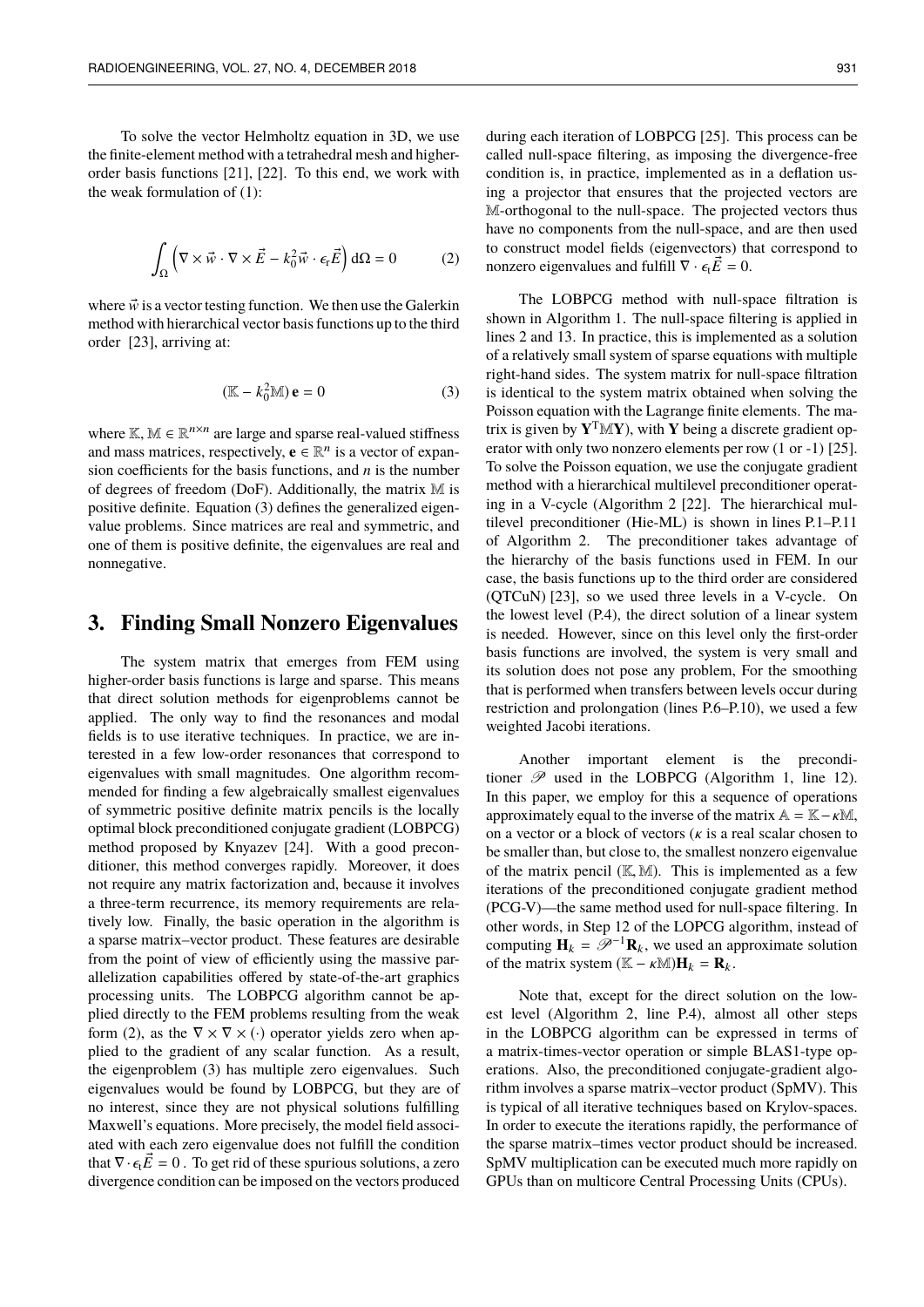**Algorithm 1** Stabilized LOBPCG for real symmetric problems. Inputs:  $\mathbb{K}$  and  $\mathbb{M}$  are sparse real-valued symmetric  $n \times n$ matrices,  $\epsilon$  is the assumed accuracy,  $\mathcal{P}$  is a preconditioner, **Y** is a basis in the nullspace, **X**<sub>0</sub> is the initial block vector of size  $n \times (q + 1)$ , *q* is the number of eigenvalues to be computed, and MaxIter is the maximum number of iterations.  $\gamma$  is the shift value used in the sorting algorithm. The outputs of the LOBPCG method are the *q* smallest nonzero eigenvalues  $\{\sigma_1, \ldots, \sigma_q\}$ , stored in a diagonal matrix  $\Sigma_{\text{output}}$ , and a dense block vector  $\mathbf{X}_{\text{output}}$  of size  $n \times q$  consisting of the *q* respective eigenvectors. In this algorithm,  $\sigma$  is the eigenvalue corresponding to  $k_0^2$  from (3).

- 1: **Initialize**  $\tilde{\mathbf{P}}_0 = \mathbf{P}_0 = []$
- 2: **X**<sub>0</sub> ← **X**<sub>0</sub> − **Y** (**Y**<sup>T</sup>M**Y**)<sup>-1</sup>((M**Y**)<sup>T</sup>**X**<sub>0</sub>) ⊳ Make **X**<sub>0</sub> M-orthogonal to the nullspace
- 3: M-orthogonalize columns of **X**<sup>0</sup>
- 4: Compute  $(\mathbf{X}_0^T \mathbb{K} \mathbf{X}_0) \tilde{\mathbf{S}}_0 = \tilde{\mathbf{S}}_0 \tilde{\Sigma}_0$ , where  $\tilde{\Sigma}_0 = \text{diag}(\sigma_1, \dots, \sigma_{q+1}) \triangleright \text{Spectral decomposition}$ sition
- 5:  $(\Sigma_0, \mathbf{S}_0) \leftarrow$  Eigenpairs  $(\sigma_i, \tilde{\mathbf{S}}_0 \mathbf{e}_i)$  sorted by  $|\sigma_i \gamma|$  in ascending order.
- 6:  $X_0 \leftarrow X_0S_0$
- 7: **for**  $k = 0$  : (MaxIter 1) **do**
- 8: Compute residuals  $\tilde{\mathbf{R}}_k = \mathbb{K} \mathbf{X}_k \mathbb{M} \mathbf{X}_k \Sigma_k$
- 9: Find  $D = \{i : ||\mathbf{R}_k \mathbf{e}_i||_2 > \epsilon\}, \tilde{q} = \text{size of } D$
- 10: **if**  $(\tilde{q} = 1 \text{ AND } i = q+1) \text{ OR } (\tilde{q} = 0)$  then  $\triangleright$  Convergence check
	- .............**exit** ........**end if**
	-
- 11: Let  $\mathbf{R}_k = [\tilde{\mathbf{R}}_k(:,j)]_{j \in D}$
- 12: Apply preconditioner  $\mathbf{H}_k = \mathcal{P}^{-1} \mathbf{R}_k$
- 13: **H**<sub>k</sub> ← (**I** − **Y**(**Y**<sup>T</sup>M**Y**)<sup>-1</sup>((M**Y**)<sup>T</sup>)**H**<sub>k</sub> ⊳ Filtering out nullspace components
- 14: **H**<sub>k</sub> ← **H**<sub>k</sub> **X**<sub>k</sub>(( $\mathbb{M}$ **X**<sub>k</sub>)<sup>T</sup>**H**<sub>k</sub>) $\triangleright$  Orthogonalization vs. eigenvector approximations
- 15: If  $\tilde{\mathbf{P}}_k$  nonempty, set  $\mathbf{P}_k = [\tilde{\mathbf{P}}_k(:,j)]_{j \in D}$
- 16: Compute  $\tilde{\mathbf{K}} = [\mathbf{X}_k, \mathbf{H}_k, \mathbf{P}_k]^\text{T} \mathbb{K} [\mathbf{X}_k, \mathbf{H}_k, \mathbf{P}_k],$ <br>  $\tilde{\mathbf{M}} = [\mathbf{X}_k, \mathbf{H}_k, \mathbf{P}_k]^\text{T} \mathbb{M} [\mathbf{X}_k, \mathbf{H}_k, \mathbf{P}_k]$  $\tilde{\mathbf{M}} = [\mathbf{X}_k, \mathbf{H}_k, \mathbf{P}_k]^{\mathrm{T}} \mathbb{M} [\mathbf{X}_k, \mathbf{H}_k, \mathbf{P}_k]$
- 17: Compute  $\tilde{\mathbf{K}}\tilde{\mathbf{S}}_k = \tilde{\mathbf{M}}\tilde{\mathbf{S}}_k \tilde{\Sigma}_k$ , where  $\sum_{k=1}^{\infty}$  = diag( $\sigma_1, \ldots, \sigma_{(q+1)+2\tilde{q}}$ )  $\triangleright$  Spectral decomposition
- 18:  $(\Sigma_k, \tilde{\mathbf{S}}_k) \leftarrow$  Eigenpairs  $(\sigma_i, \tilde{\mathbf{S}}_k \mathbf{e}_i)$  sorted by  $|\sigma_i \gamma|$  in ascending order.
- 19: **S**<sub>k</sub> = **S**<sub>k</sub>[**e**<sub>1</sub>, ..., **e**<sub>q+1</sub>],  $\Sigma = \Sigma_k (1 : q + 1, 1 : q + 1)$
- 20:  $\tilde{\mathbf{P}}_k = [\mathbf{R}_k \mathbf{P}_k] \mathbf{S}_k (q+1 : (q+1+2\tilde{q}), :)$
- 21:  $\mathbf{X}_k \leftarrow \mathbf{X}_k \mathbf{S}_k (1 : q + 1, :) + \tilde{\mathbf{P}}_k$
- 22: **end for**
- 23: Eigenpairs:  $\mathbf{X}_{\text{output}} = \mathbf{X}(1:n, 1:q)$  and  $\Sigma_{\text{output}} = \Sigma(1:q, 1:q).$

**Algorithm 2** Preconditioned conjugate gradient method (PCG-V) with hierarchical multilevel preconditioner (*Hie-ML*) operating with a single V-cycle. The algorithm solves the system of equations  $Ax = b$ . Matrices  $A_{i,j}$ ,  $i, j = 1, 2, 3$  are blocks of A corresponding to various orders of basis and testing functions corresponding to various orders of basis and testing functions.

1:  $\mathbf{r} = \mathbf{b} - \mathbb{A}\mathbf{x}$ 2: **d** =  $\mathcal{R}^{-1}$  **r** 3:  $\delta_{\text{new}} = \mathbf{r}^T \mathbf{d}$ 4: **while**  $||r|| > \epsilon_{PCG-V}$ 5:  $\mathbf{d} = \mathbb{A} \mathbf{d}$ 6:  $\alpha = \frac{\sigma_{\text{new}}}{\mathbf{r}^T \mathbf{d}}$ 7: **x** = **x** +  $\alpha$ **x**<br>8: **r** = **r** -  $\alpha$ **q** 8: **r** = **r** -  $\alpha$ **q**<br>9: **s** =  $\mathcal{R}^{-1}$  **r** 9: **s** =  $\mathcal{R}^{-1}$  **r** 10:  $\delta_{\text{new}} = \delta_{\text{old}}$ 11:  $\delta_{\text{new}} = \mathbf{r}^T \mathbf{s}$ 12:  $\beta = \frac{\sigma_{\text{new}}}{\delta_{\text{old}}}$ 13: **d** = **s** +  $\beta$ **d** 14: **end while** Hierarchical preconditioner  $z = \mathcal{R}^{-1}$  **r**: P.1:  $z = Hie-ML(r,i)$ P.2:  $z = 0$ P.3: **if**  $i == 1$  then P.4:  $\mathbf{z} = \mathbb{A}_{11}^{-1} \mathbf{r}$  //solve the lowest level P.5: **else** P.6: smoothing(**z**, **<sup>r</sup>**) //the highest level  $P.7:$  $\mathbf{r}^{i-1} = \mathbf{r} - \mathbb{A}_{i-1,i} \mathbf{z}$ P.8:  $z^{i-1} = \text{Hie-ML}(r,i-1)$  $P.9:$  $i = \mathbf{r} - \mathbb{A}_{i,i-1} \mathbf{z}^{i-1}$ P.10: smoothing(**z**, **<sup>r</sup>**) //the highest level P.11: **end if**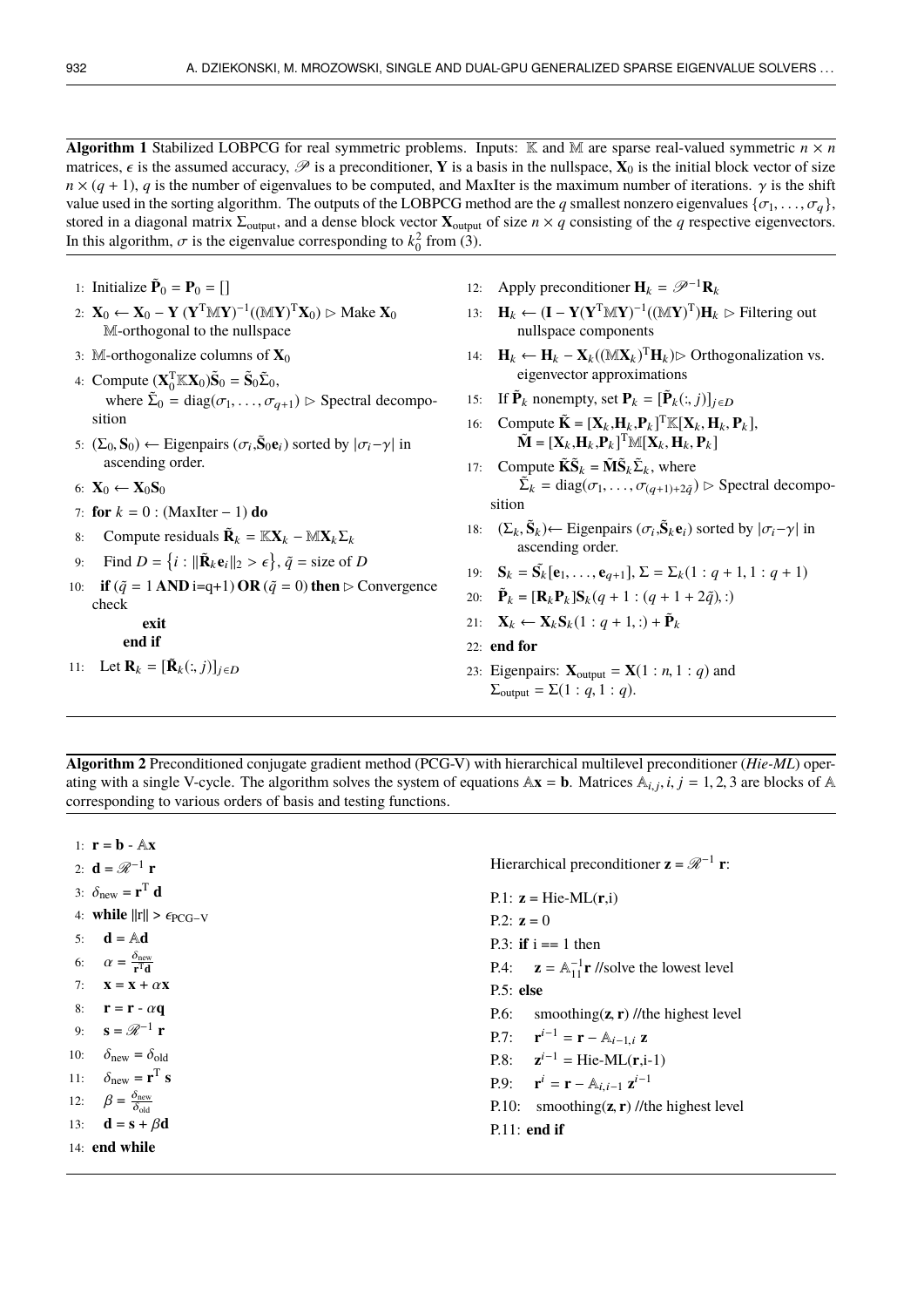#### **4. Implementation**

Two GPU-accelerated implementations of the LOBPCGG algorithm were developed. The first was intended for a single-GPU operation. In the single-GPU version, we applied preconditioning and null-space filtering to the GPU-accelerated PCG-V solvers developed previously [11], [12]. In the PCG-V with hierarchical multilevel preconditioner solvers, a direct solution of a sparse system of equations is needed on the lowest level of the V-cycle. This step is executed on a CPU, and we employed a sharedmemory multiprocessing parallel direct sparse solver, Intel MKL PARDISO. For BLAS-like operations on a GPU, we used CUDA and cuSPARSE (v8.0). One exception was the sparse-matrix vector product (SpMV). As explained above, this operation is crucial for all iterative solvers based on Krylov spaces, and should be optimized for the hardware architecture that is used. The performance of this computational kernel depends on a sparse matrix storage format. Here we used the Sliced ELLR-T format that we designed [26] specifically for accelerating the iterative solution of large sparse real-valued and complex-valued systems of equations. In this format, the sparse matrix is first permuted according to the number of nonzero elements, and is then divided into submatrices (slices) consisting of a certain (fixed) number of adjacent rows. Next, the rows in which the number of nonzero entries is not a multiple of 16 are padded with zeros. The goal of this padding is to obtain coalesced and aligned access to global memory. When SpMV is performed, multiple threads are assigned to each row. The number of threads per operation on a particular row depends on the average number of nonzero entries in the rows of the sparse matrix. For the real-valued FEM matrices used in our code, Sliced ELLR-T performs at 36.6 GFlop/s with SpMV on the P100 GPU, while the CSR format used by the SpMV in NVIDIA's original cuSPARSE library (v. 8.0) achieves 21.2 GFlop/s for the same operation.

The second GPU-accelerated implementation uses two GPUs to perform preconditioning in Step 12 of the algorithm. For this implementation, we used our dual-GPU PCG-V solver [27]. All operations other than Step 12 were carried out on one GPU. It is crucial to the efficiency here to split the system matrix between two GPUs so that computations performed by each GPU are balanced and so data transfer between accelerators in each PCG-V iteration is minimized. It is also essential for the Hie-ML preconditioner that the matrices on each GPU can be split into a nine-block structure, with each block corresponding the order of the basis and testing function. The data distribution technique proposed in [27] first splits tetrahedra into two sets, with approximately the same number of tetrahedra in each set. Each set corresponds to one GPU. To this end, a mesh is represented as a graph and a graph partitioning algorithm is employed; this chooses the tetrahedra for the two sets in such a way that the number of common edges for the subgraphs belonging to both sets is minimal. Based on the subgraphs, the mass and stiffness matrices are generated separately for each GPU [14]. This

guarantees that the block structure of these matrices preserve the hierarchy of the basis and testing functions. After this step, each GPU contains its local data plus a small number of rows that are common to both sets (typically  $1\% - 2\%$  of the total number of rows). The matrices are then converted to Sliced ELLR-T format. When the SpMV product is evaluated, each GPU uses its local data, also on common rows. Once this has been done, synchronization is enforced and the results of multiplication on common rows are exchanged between GPUs.

#### **5. Numerical Results**

All numerical tests were executed on an Intel Xeon (E5- 2680 v3, 2.5 GHz, twelve cores) with 256 GB memory and two hardware setups with one or two GPUs. The GPU accelerators we used were either NVIDIA Tesla K40s (Kepler with 2888 CUDA cores) or P100s (Pascal with 3584 CUDA cores). Each accelerator was equipped with 12 GB GPU RAM. We also developed a reference (CPU-based) implementation based procedures from the Intel Math Kernel Library, so that the reference computation was performed in parallel using twelve CPU cores and procedures optimized for best performance on Intel multicore processors.

In order to investigate the performance of all solver implementations, the problem of finding five low-order resonances of a dielectric loaded resonator was considered. This involves a cylindrical PEC cavity loaded with a dielectric disc ( $\epsilon_{\rm r}$  = 37) placed on a dielectric support with  $\epsilon_{\rm r}$  = 2.2. The resonator is a lossless variant of the cavity investigated in [28]. FEM matrices were generated using the higherorder FEM code described in [29], using the dimensions provided in [28]. Table 2 shows the simulation parameters forthe LOBPCG and matrices. Note that the accuracy of the preconditioner  $\epsilon_{\text{PCG-V}}$  is set to a high value of  $10^{-2}$ . Null-<br>space filtering was carried out by iteratively solving a small space filtering was carried out by iteratively solving a small system of equations with  $k = 320134$  rows until the error dropped below 10−<sup>6</sup> .

Table 3 shows the eigenvalues and resonance frequencies for the first five low-order modes of the cavity calculated with LOBPCG with null-space filtering. The values found by all our solvers are identical and are in very good agreement with the resonances computed using CST software.

The times taken by the CPU-accelerated and GPUaccelerated LOBPCG implementations for various steps of the algorithm and hardware setups are shown in Tab. 1. Using GPUs as accelerators involves some overhead due to the extra time needed for memory allocation and transfer in Step 1 of the algorithm. In this step, the GPU implementations are slower than the CPU-only version. However, the time taken by pivotal phases, such as the preconditioner (Phase 12) and the null-space filtering (Phases 2 and 13) is significantly reduced in the GPU implementations. As a result, the time taken by the complete LOBPCG is reduced from 254 seconds to 143 and 108 seconds respectively for the K40 and P100 GPU accelerators. In the dual-GPU arrangement,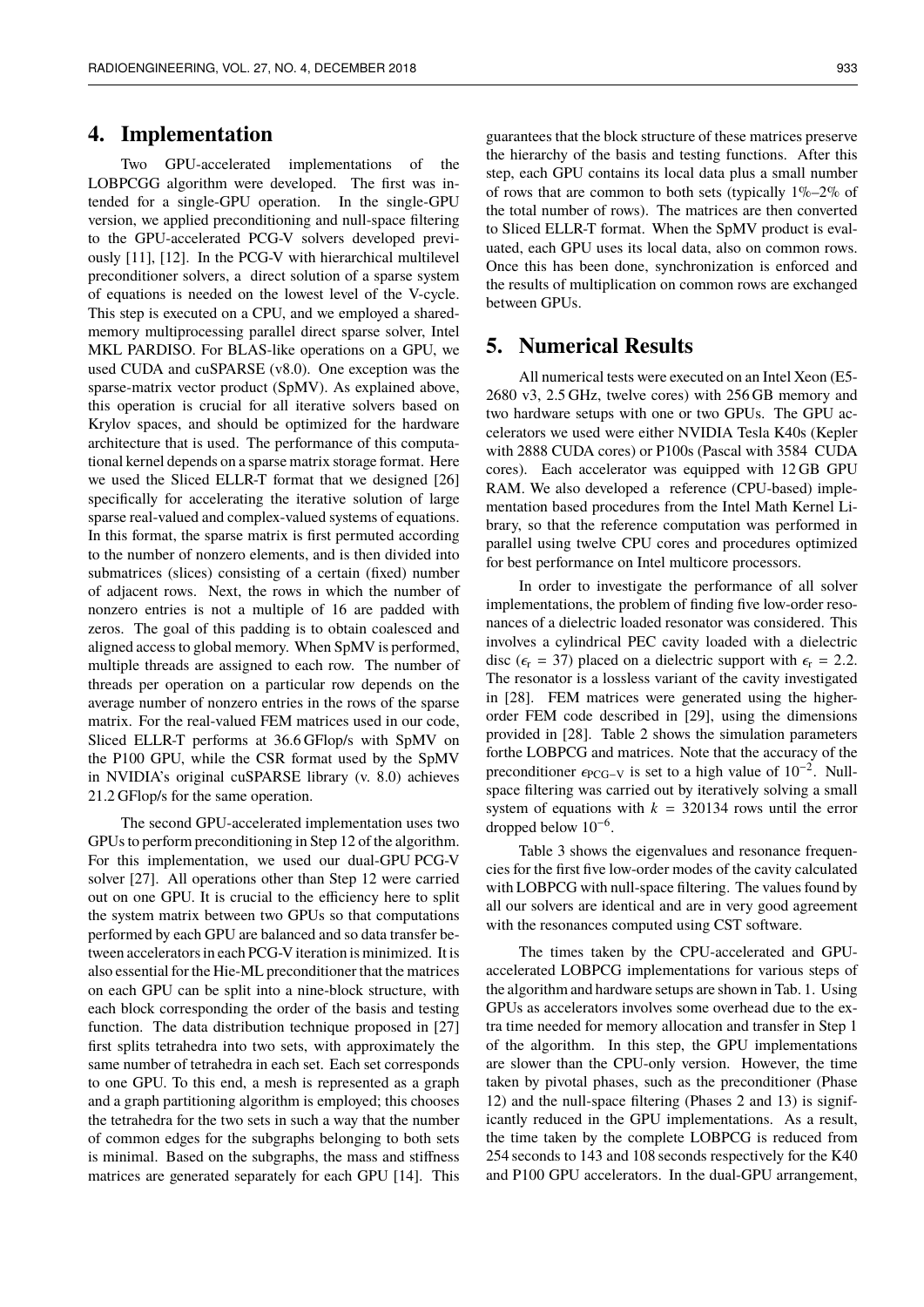| <b>LOBPCG Phase</b>   | $CPU(T_1)$       | $GPU(T_2)$     | $GPU(T_3)$     | $GPU(T_4)$      | <b>GPU</b> $(T_5)$ |
|-----------------------|------------------|----------------|----------------|-----------------|--------------------|
| $\mathscr{P}$ = PCG-V | $1 \times X$ eon | $1 \times K40$ | $2 \times K40$ | $1 \times P100$ | $2 \times P100$    |
| K.M                   | $1 \times X$ eon | $1 \times K40$ | $1 \times K40$ | $1 \times P100$ | $1 \times P100$    |
|                       | 21.4             | 49.2           | 53.4           | 53.1            | 45.5               |
| $\mathfrak{D}$        | 4.5              | 1.9            | 1.9            | 1.3             | 1.4                |
| 12                    | 141.9            | 62.7           | 49.8           | 34.7            | 30.2               |
| 13                    | 54.1             | 21.2           | 21.3           | 12.5            | 12.9               |
| 16                    | 22.9             | 6.4            | 6.4            | 2.8             | 2.9                |
| $3-11,14-15,17-22$    | 8.1              | 1.7            | 1.7            | 3.0             | 3.0                |
| 23                    | 0.9              | 0.2            | 0.2            | 0.1             | 0.1                |
| $1 - 23$              | 253.9            | 143.3          | 134.6          | 107.5           | 96.1               |

**Tab. 1.** Time (in seconds ) taken by CPU-based and GPU-based implementations of the LOBPCG algorithm for a test problem from Tab. 2.

| <b>Description</b>                               | <b>LOSSLESS</b> |
|--------------------------------------------------|-----------------|
| problem size $n$                                 | 1,343,373       |
| nonzero elements $n_z$                           | 110,296,368     |
| Null-space size $k$                              | 320,134         |
| number of ev. to be found $q$                    |                 |
| shift value $(\kappa)$ in $\mathscr{P}$          | 8800            |
| shift value $(y)$ in sort                        | 8800            |
| Tolerance for evs. $\epsilon_{\text{sLOBPCG}}$   | $10^{-4}$       |
| Tolerance for precond. $\epsilon_{\text{PCG-V}}$ | $10^{-2}$       |
| Tolerance in NSF $\epsilon_{\text{NSF}}$         |                 |
|                                                  |                 |

**Tab. 2.** Test problem description

| $\sigma = k_0^2$ | freq $[GHz]$ |  |  |
|------------------|--------------|--|--|
| 8894.458         | 4.500        |  |  |
| 12831.709        | 5.405        |  |  |
| 12955.003        | 5.431        |  |  |
| 15588.509        | 5.957        |  |  |
| 17542.564        | 6.320        |  |  |
| 17651.925        | 6.339        |  |  |

**Tab. 3.** Eigenvalues and corresponding frequencies obtained using LOBPCG for the test problem Tab. 2.

| Phase / Acceleration         |  |          |  |
|------------------------------|--|----------|--|
| $\mathscr{P} = \text{PCG-V}$ |  | 2.9      |  |
| LOBPCG                       |  | $\Omega$ |  |

**Tab. 4.** Acceleration of the LOBPCG implementations in Tab. 1 for various computational scenarios.

this time is reduced even further, resulting in about <sup>1</sup>.<sup>9</sup> (K40) and <sup>2</sup>.<sup>6</sup> times (P100) better performance than the reference CPU-only implementation.

The results for all GPU implementations could be further improved by introducing blocking. In fact, a sparse matrix needs to be multiplied by several vectors in various steps of the LOBPCG algorithm. This multiplication is executed on a GPU faster when the vectors are blocked and collected in a single tall and skinny matrix. To solve sparse systems with multiple right-hand sides, we developed our own computational kernels for the sparse matrix–dense matrix product (SpMM). Using the Sliced-ELLR-T format, the Pascal P100 accelerator obtained 112 GFlop/s on a sparse real-valued

matrix with sixteen vectors in a block, while no more than 23 GFlop/s was achievable using cuSPARSE [30]. It should however be noted that there is an upper limit on the acceleration of the PCG-V preconditioner. The performance of this solver depends on two factors: (1) the speed of the BLAS1 and sparse matrix multiplications and (2) the direct solution performance on the lowest level of the preconditioner. We used a GPU to accelerate (1), but in all implementations the direct solver is performed using Intel MKL and LU factorization. According to Amdahl's law [31], the maximum acceleration that can be achieved for PCG-V is around 11. The speedups for various scenarios are given in Tab. 4. It can be seen that, with two P100s, we can achieve <sup>4</sup>.7, which is a decent result.

The Amdahl's law analysis can also be applied to compute the maximal speedup that can be obtained for PCG-V using two GPUs. With two K40s and P100s performing the computations, the upper bounds are <sup>1</sup>.<sup>66</sup> and <sup>1</sup>.46, respectively. Thus, the speedups of <sup>1</sup>.<sup>3</sup> and <sup>1</sup>.<sup>1</sup> obtained in our PCG-V implementation are about 76% and 79% of the theoretical maximal dual-GPU performance. Adding a second GPU gives a slight speed improvement importantly also provides extra GPU memory, allowing larger problems to be solved.

Also, even if we somehow managed to reduce the time taken by the most time-consuming steps of the LOBPCG algorithm (the preconditioning in Step 12 and the nullspace filtering in Step 13) in GPU setups to zero, this would subtract 43.1 seconds from the total LOBPCG time for the dual P100 scenario, yielding a maximum speedup of  $4.79 = \frac{253.9}{(96.1 - 43.1)}$ . Our current result is 2.6, or 54% of the upper bound upper bound.

## **6. Conclusion**

GPU-accelerated solvers for the sparse symmetric generalized eigenvalue problems arising from the FEM simulation of microwave cavities have been described and their performance has been investigated for single and dual GPU hardware setups using two types of GPUs, K40s (NVIDIA Kepler) and P100s (NVIDIA Pascal). The solvers are based on the locally optimal block preconditioned conjugate gra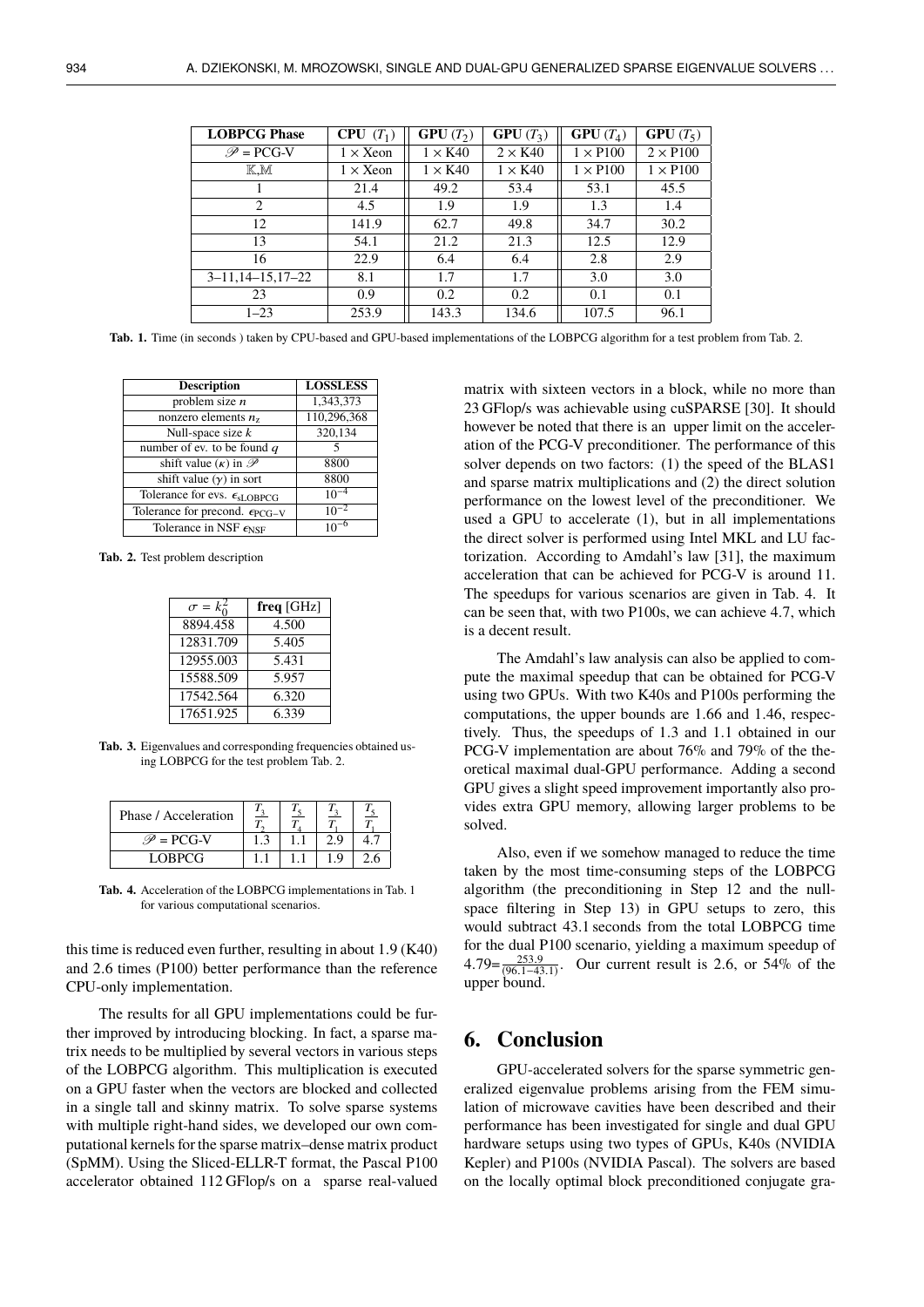dient method (LOBPCG) with null-space filtering. We used the conjugate gradient method with a hierarchical multilevel preconditioner operating on a single V-cycle for the preconditioning of the LOBPCG iterations and for filtration. The speeds of the single and dual-GPU solvers for both types of accelerators were compared to a multithreaded implementation of LOBPCG optimized for a multicore central processing unit (CPU, Intel Xeon E5-2680 v3, twelve cores). We found that for all the tested computational scenarios, the use of the graphics accelerators reduces the time to solution by a factor ranging from <sup>1</sup>.<sup>8</sup> to <sup>2</sup>.6. Further speed gains are expected by using blocking in the sparse matrix-vector multiplication and *LDL*<sup>T</sup> factorization of matrices on the lowest level of the PCG-V solver.

#### **Acknowledgments**

This work was supported by the Polish National Science Centre under Contract DEC-2014/13/B/ST7/01173 and also, from December 2017 to August 2018, by the Foundation for Polish Science within the TEAM-TECH Programme, cofinanced by the European Regional Development Fund, Smart Growth Operational Programme 2014–2020 (Project EDI-SOn: Electromagnetic Design of flexIble SensOrs). The Pascal P100 GPU was purchased using statutory funds provided by the Faculty of Electronics, Telecommunications, and Informatics at Gdańsk University of Technology.

### **References**

- [1] KRAKIWSKY, S. E., TURNER, L. E., OKONIEWSKI, M. M. Acceleration of finite-difference time-domain (FDTD) using graphics processor units (GPU). In *IEEE MTT-S International Microwave Symposium Digest*. Fort Worth (USA), 2004, p. 1033–1036. DOI: 10.1109/MWSYM.2004.1339160
- [2] INMAN, M. J., ELSHERBENI, A. Z. Programming video cards for computational electromagnetics applications. *IEEE Antennas and Propagation Magazine*, 2005, vol. 47, no. 6, p. 71–78. DOI: 10.1109/MAP.2005.1608730
- [3] SYPEK, P., DZIEKONSKI, A., MROZOWSKI, M. How to render FDTD computations more effective using a graphics accelerator. *IEEE Transactions on Magnetics*, 2009, vol. 45, no. 3, p. 1324–1327. DOI: 10.1109/TMAG.2009.2012614
- [4] DE DONNO, D., ESPOSITO, A., TARRICONE, L., et al. Introduction to GPU computing and CUDA programming: A case study on FDTD [EM programmer's notebook]. *IEEE Antennas and Propagation Magazine*, 2010, vol. 52, no. 3, p. 116–122. DOI: 10.1109/MAP.2010.5586593
- [5] DE DONNO, D., ESPOSITO, A., MONTI, G., et al. Parallel efficient method of moments exploiting graphics processing units. *Microwave and Optical Technology Letters*, 2010, vol. 52, no. 11, p. 2568–2572. DOI: 10.1002/mop.25534
- [6] DE DONNO, D., ESPOSITO, A., MONTI, G., et al. MPIE/MoM acceleration with a general-purpose graphics processing unit. *IEEE Transactions on Microwave Theory and Techniques*, 2012, vol. 60, no. 9, p. 2693–2701. DOI: 10.1109/TMTT.2012.2203924
- [7] MU, X., ZHOU, H.-X., CHEN, K., et al. Higher order method of moments with a parallel out-of-core LU solver on GPU/CPU platform. *IEEE Transactions on Antennas and Propagation*, 2014, vol. 62, no. 11, p. 5634–5646. DOI: 10.1109/TAP.2014.2350536
- [8] GUAN, J., YAN, S., JIN, J.-M. An OpenMP-CUDA implementation of multilevel fast multipole algorithm for electromagnetic simulation on multi-GPU computing systems. *IEEE Transactions on Antennas and Propagation*, 2013, vol. 61, no. 7, p. 3607–3616. DOI: 10.1109/TAP.2013.2258882
- [9] KLÖCKNER, A., WARBURTON, T., BRIDGE, J., et al. Nodal discontinuous galerkin methods on graphics processors. *Journal of Computational Physics*, 2009, vol. 228, no. 21, p. 7863–7882. DOI: 10.1016/j.jcp.2009.06.041
- [10] CAPOZZOLI, A., KILIC, O., CURCIO, C., et al. The success of GPU computing in applied electromagnetics. *Applied Computational Electromagnetics Society Journal*, 2018, vol. 33, no. 2. ISSN: 1054-4887
- [11] DZIEKONSKI, A., LAMECKI, A., MROZOWSKI, M. GPU acceleration of multilevel solvers for analysis of microwave components with finite element method. *IEEE Microwave and Wireless Components Letters*, 2011, vol. 21, no. 1, p. 1–3. DOI: 10.1109/LMWC.2010.2089974
- [12] DZIEKONSKI, A., LAMECKI, A., MROZOWSKI, M. Tuning a hybrid GPU-CPU V-cycle multilevel preconditioner for solving large real and complex systems of FEM equations. *IEEE Antennas and Wireless Propagation Letters*, 2011, vol. 10, p. 619–622. DOI: 10.1109/LAWP.2011.2159769
- [13] DINH, Q., MARECHAL, Y. Toward real-time finite-element simulation on GPU. *IEEE Transactions on Magnetics*, 2016, vol. 52, no. 3, p. 1–4. DOI: 10.1109/TMAG.2015.2477602
- [14] DZIEKONSKI, A., SYPEK, P., LAMECKI, A., et al. Generation of large finite-element matrices on multiple graphics processors. *International Journal for Numerical Methods in Engineering*, 2013, vol. 94, no. 2, p. 204–220. DOI: 10.1002/nme.4452
- [15] MENG, H.-T., NIE, B.-L., WONG, S., et al. GPU accelerated finite-element computation for electromagnetic analysis. *IEEE Antennas and Propagation Magazine*, 2014, vol. 56, no. 2, p. 39–62. DOI: 10.1109/MAP.2014.6837065
- [16] AURENTZ, J. L., KALANTZIS, V., SAAD, Y. Cucheb: a GPU implementation of the filtered lanczos procedure. *Computer Physics Communications*, 2017, vol. 220, p. 332–340. DOI: 10.1016/j.cpc.2017.06.016
- [17] ANZT, H., TOMOV, S., DONGARRA, J. Accelerating the LOBPCG method on GPUs using a blocked sparse matrix vector product. In *Proceedings of the Symposium on High Performance Computing (HPC)*. Alexandria (USA), 2015, p. 75–82.
- [18] KREUTZER, M., ERNST, D., BISHOP, A. R., et al. Chebyshev filter diagonalization on modern manycore processors and GPG-PUs. In *Proceedings of the International Conference on High Performance Computing*. Frankfurt (Germany), 2018, p. 329–349. DOI: 10.1007/978-3-319-92040-5\_17
- [19] RODRIGUES, W., PECCHIA, A., DER MAUR, M. A., et al. A comprehensive study of popular eigenvalue methods employed for quantum calculation of energy eigenstates in nanostructures using GPUs. *Journal of Computational Electronics*, 2015, vol. 14, no. 2, p. 593–603. DOI: 10.1007/s10825-015-0695-z
- [20] DZIEKONSKI, A., REWIENSKI, M., SYPEK, P., et al. GPUaccelerated LOBPCG method with inexact null-space filtering for solving generalized eigenvalue problems in computational electromagnetics analysis with higher-order FEM. *Communications in Computational Physics*, 2017, vol. 22, no. 4, p. 997–1014. DOI: 10.4208/cicp.OA-2016-0168